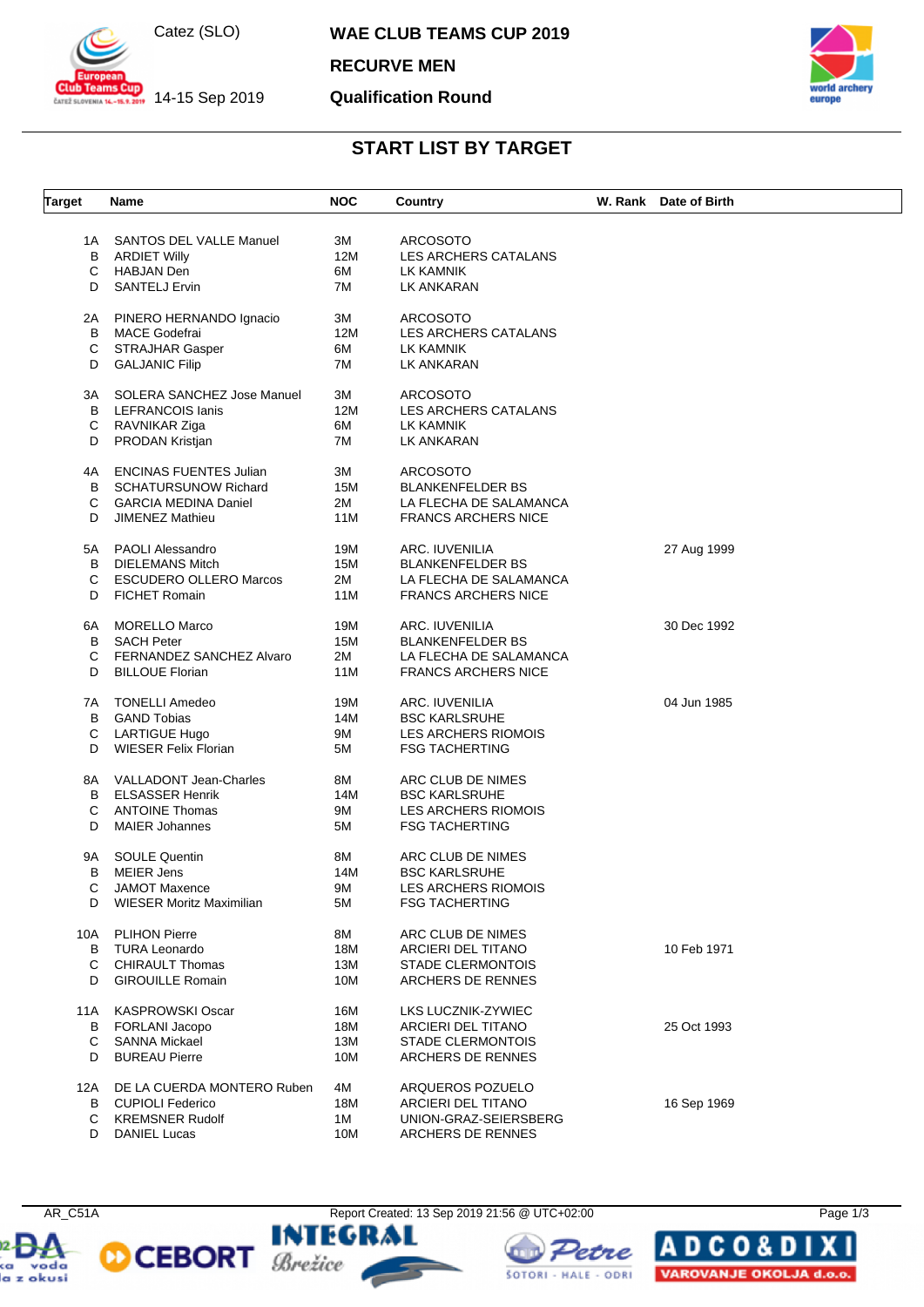

 $\frac{1}{201}$  14-15 Sep 2019

**WAE CLUB TEAMS CUP 2019**

**RECURVE MEN**

**Qualification Round**



# **START LIST BY TARGET**

| <b>Target</b> | <b>Name</b>           | <b>NOC</b> | Country                  | W. Rank | Date of Birth |
|---------------|-----------------------|------------|--------------------------|---------|---------------|
|               |                       |            |                          |         |               |
| 13A           | HERNANDO Juan Ignacio | 4M         | ARQUEROS POZUELO         |         |               |
| B             | ACHA GONZALES Pablo   | 13M        | <b>STADE CLERMONTOIS</b> |         |               |
| C.            | <b>KASPER Andreas</b> | 1M         | UNION-GRAZ-SEIERSBERG    |         |               |
| D             | KACPER Bizon          | 16M        | LKS LUCZNIK-ZYWIEC       |         |               |
| 14A           | SANCHEZ ANTOKU Ken    | 4M         | ARQUEROS POZUELO         |         |               |
| С             | <b>ULREICH Stefan</b> | 1M         | UNION-GRAZ-SEIERSBERG    |         |               |
| D             | WOJTALA Adam          | 16M        | LKS LUCZNIK-ZYWIEC       |         |               |